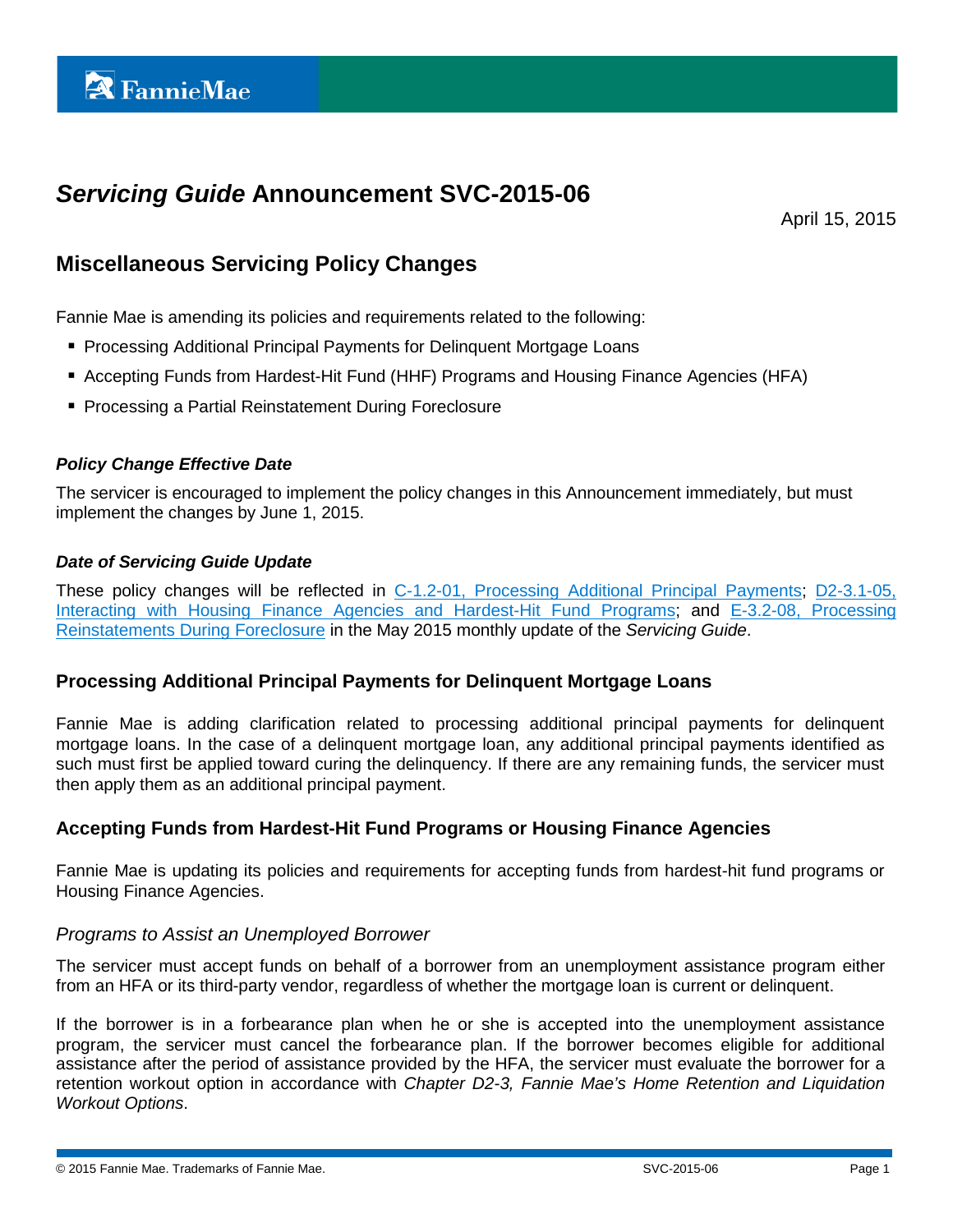#### *Programs to Assist with Reinstatement*

The servicer must accept funds from an HFA-HHF reinstatement program that fully reinstates the borrower's mortgage loan.

If a borrower is in a mortgage loan modification Trial Period Plan, a repayment plan, or a forbearance plan when his or her mortgage loan is fully reinstated as a result of HFA-HHF reinstatement funds, the servicer must cancel the workout option. See [C-1.2-01, Processing Additional Principal Payments](https://www.fanniemae.com/content/guide/svc040815.pdf#page=344) for information related to processing additional principal payments for a delinquent mortgage loan.

If the borrower requests additional assistance after the mortgage loan has been fully reinstated, the servicer must evaluate the borrower for a retention workout option in accordance with *Chapter D2-3, Fannie Mae's Home Retention and Liquidation Workout Options.* If the borrower fails to qualify due to the IDI test (see [D2-1-](https://www.fanniemae.com/content/guide/svc040815.pdf#page=422) [02, Using Freddie Mac's Imminent Default Indicator](https://www.fanniemae.com/content/guide/svc040815.pdf#page=422) for more information on evaluating a borrower using IDI), the servicer must submit the case to HSSN for Fannie Mae to decision.

If the funds from the HFA-HHF reinstatement program do not fully reinstate the borrower's mortgage loan, then the servicer must attempt to contact the borrower and achieve QRPC in accordance with *Chapter D2-2, Requirements for Contacting a Borrower* and take the actions outlined in the following table, taking into account the partial reinstatement funds, to resolve the remaining delinquency*.*

| If the servicer       | Then the servicer                                                                                                                                |                                                                                                                                       |
|-----------------------|--------------------------------------------------------------------------------------------------------------------------------------------------|---------------------------------------------------------------------------------------------------------------------------------------|
| achieves QRPC         | must evaluate the borrower for a workout option in accordance with Chapter<br>D2-3, Fannie Mae's Home Retention and Liquidation Workout Options. |                                                                                                                                       |
|                       | If the borrower                                                                                                                                  | Then the servicer                                                                                                                     |
|                       | would qualify for a workout option after<br>the application of the partial<br>reinstatement funds                                                | must accept the funds and offer the<br>borrower the workout option.                                                                   |
|                       |                                                                                                                                                  | <b>NOTE:</b> The servicer is<br>authorized to decline<br>acceptance of the funds if the<br>borrower does not respond to<br>the offer. |
|                       | would not qualify for a workout option<br>after application of the partial<br>reinstatement funds                                                | is authorized to decline acceptance<br>of the funds.                                                                                  |
| does not achieve QRPC | is authorized to decline acceptance of the funds.                                                                                                |                                                                                                                                       |

### *Programs to Assist with a Mortgage Loan Modification*

The servicer must accept funds on behalf of a borrower from an HFA-HHF mortgage loan modification assistance program, regardless of whether the mortgage loan is current or delinquent.